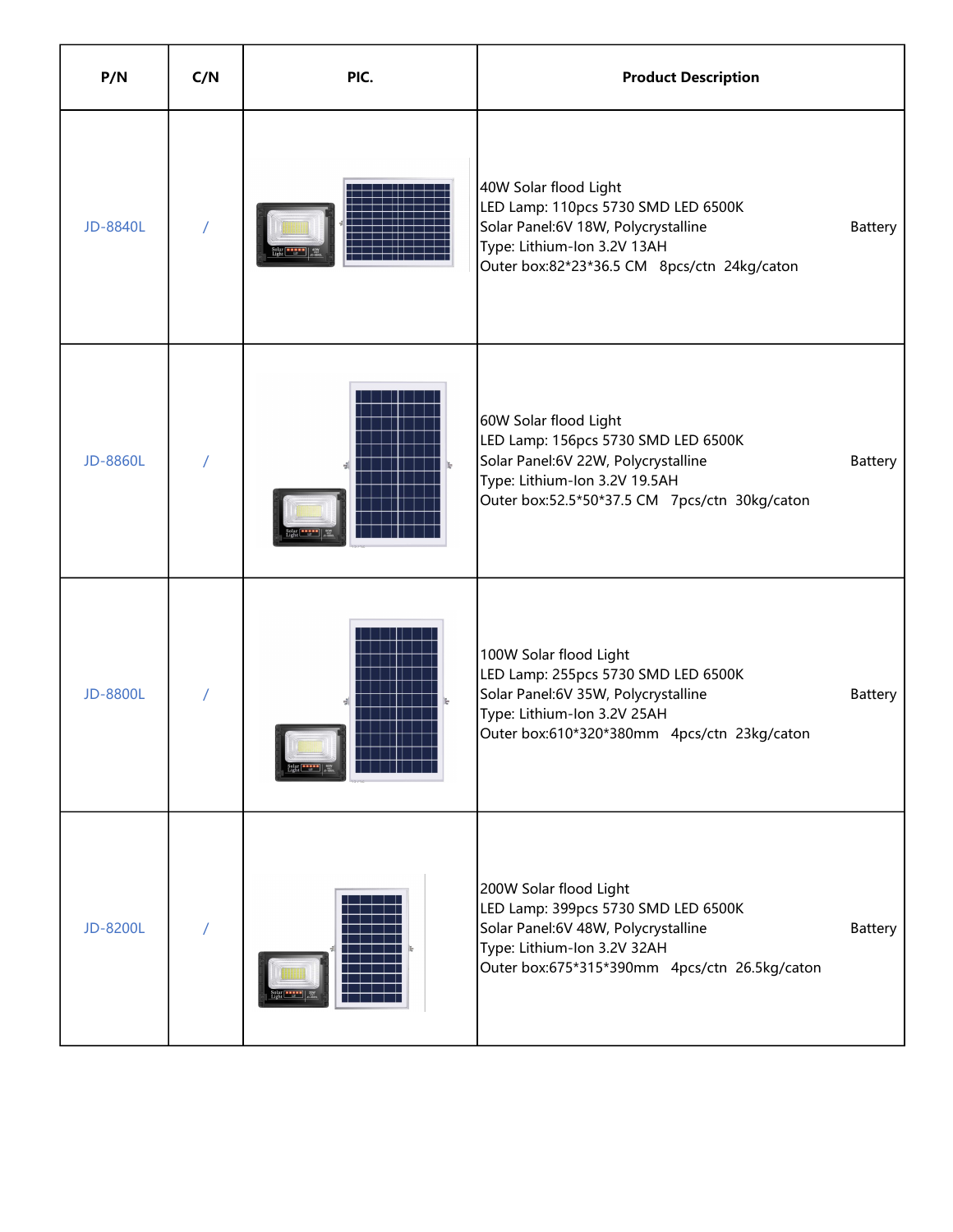| P/N           | C/N | PIC.         | <b>Product Description</b>                                                                                                                                                                      |
|---------------|-----|--------------|-------------------------------------------------------------------------------------------------------------------------------------------------------------------------------------------------|
| JD-8300L      |     |              | 300W Solar flood Light<br>LED Lamp: 696pcs 5730 SMD LED 6500K<br>Solar Panel:6V 55W, Polycrystalline<br>Battery<br>Type: Lithium-Ion 3.2V 40AH<br>Outer box:745*310*445mm 4pcs/ctn 32.8kg/caton |
| JD-740        |     | JD-740 40W   | 40W Solar flood Light<br>LED Lamp: 40pcs 3030 SMD LED 6500K<br>Solar Panel:6V 16W, Polycrystalline<br>Battery<br>Type: Lithium-Ion 3.2V 13AH<br>Outer box:54*285*425mm  10pcs/ctn  26.3kg/caton |
| <b>JD-770</b> |     | JD-770 70W   | 70W Solar flood Light<br>LED Lamp: 70pcs 3030 SMD LED 6500K<br>Solar Panel:6V 22W, Polycrystalline<br>Battery<br>Type: Lithium-Ion 3.2V 18AH<br>Outer box:615*230*530mm 8pcs/ctn 31kg/caton     |
| JD-7120       |     | JD-7120 120W | 120W Solar flood Light<br>LED Lamp: 120pcs 3030 SMD LED 6500K<br>Solar Panel:6V 28W, Polycrystalline<br>Battery<br>Type: Lithium-Ion 3.2V 26AH<br>Outer box:595*335*385mm 6pcs/ctn 30kg/caton   |